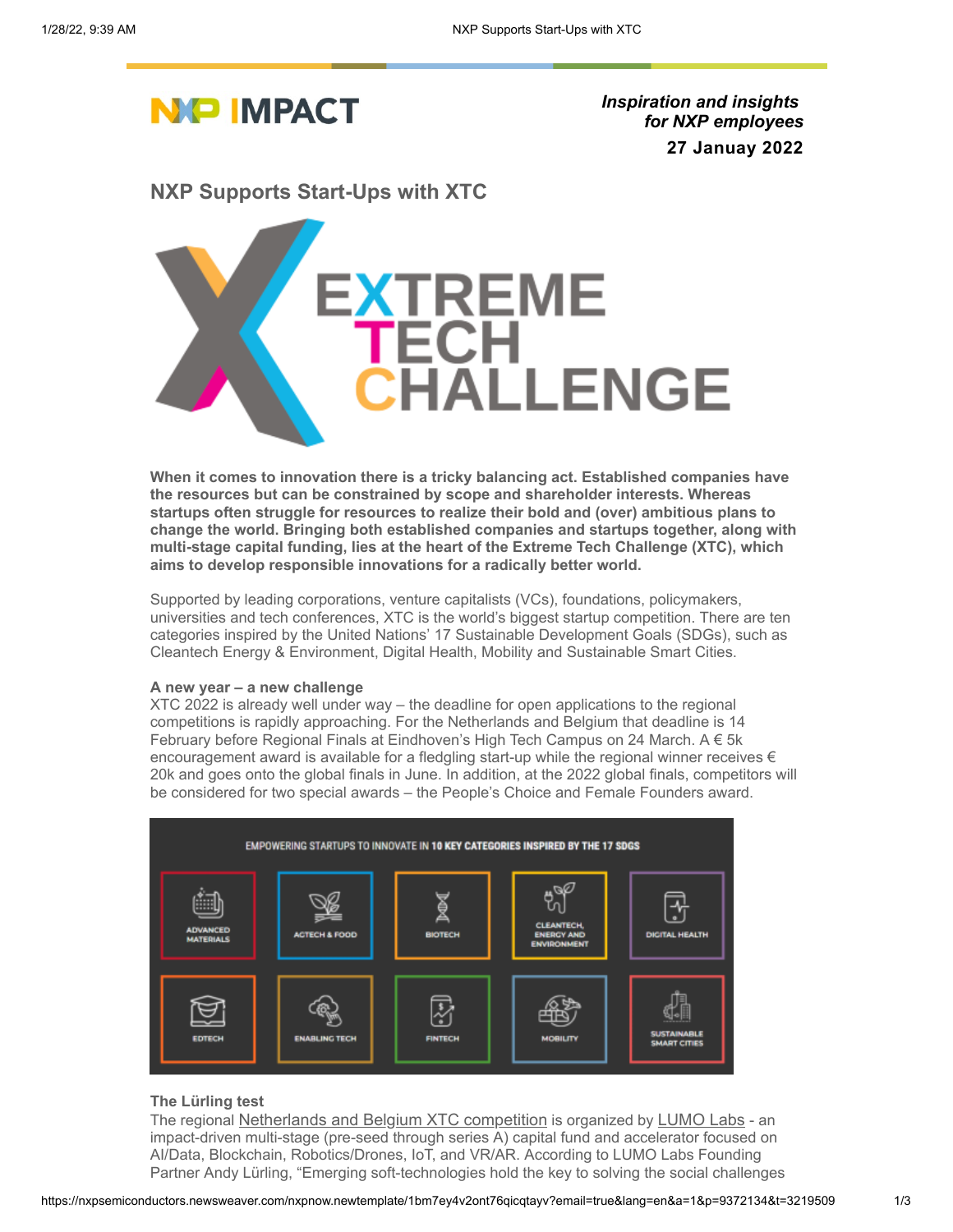we face today. But we need to consider both the human and environmental levels in system engineering, and cannot simply port current 2D applications into a 3D world. While many startups will never make it, like the early world explorers, those that do succeed will open up new routes within the urbanized, digitalized and connected world."

## **Ecosystem intelligence**

For NXP, partnering with innovative startups and helping them accelerate and become the next unicorn has numerous benefits. CTO Lars Reger says, "Ecosystem intelligence – as we call it – has boosted NXP big time over the last 10 years. We have over 26,000 customers and they are far better than we are in applying chip technology to new innovations. So naturally we are open and eager to expand our ecosystem with startups who we hope can successfully apply our technology. In fact, as CTO I want to enable a playground for startups, and I hope the Extreme Tech Challenge will contribute to that."



## **A judgement call**

Naturally any competition requires judges and XTC is calling for volunteer judges from NXP and other partners. This is a great opportunity to see what interesting ideas are out there and review their merits. Three rounds of application evaluation take place between 16 March and 25 April. Each volunteer evaluator is assigned a category and a round based on their domain expertise – and have roughly 10 days to spend a few hours reviewing and scoring their assigned applications. Last year NXP supplied eight judges across the rounds including Lars Reger as a judge in the Grand Finals. If you are interested in volunteering reach out directly to Ho Wai Wonglam.

You can visit the XTC site [here](https://nxpsemiconductors.newsweaver.com/nxpnow.newtemplate/t6lnnlo9h8ft76qicqtayv/external?i=2&a=6&p=9372146&t=3219476).

[For more information, please contact](mailto:Andy%20L%C3%BCrling%20%3candy@lumolabs.io%3e) [Martijn van der Linden](mailto:martijn.van.der.linden@nxp.com), [Ho Wai Wong-lam](mailto:ho.wai.wong-lam@nxp.com) or Andy Lürling (LUMO Labs).

You can share your comments and/or like this article below.

|  | $\mathbb{D}$ Like (5)   Comment (1) |  |
|--|-------------------------------------|--|
|  |                                     |  |

### **Comment**

**Comment:**

**V** Notify me by email if someone likes my comment

Comment